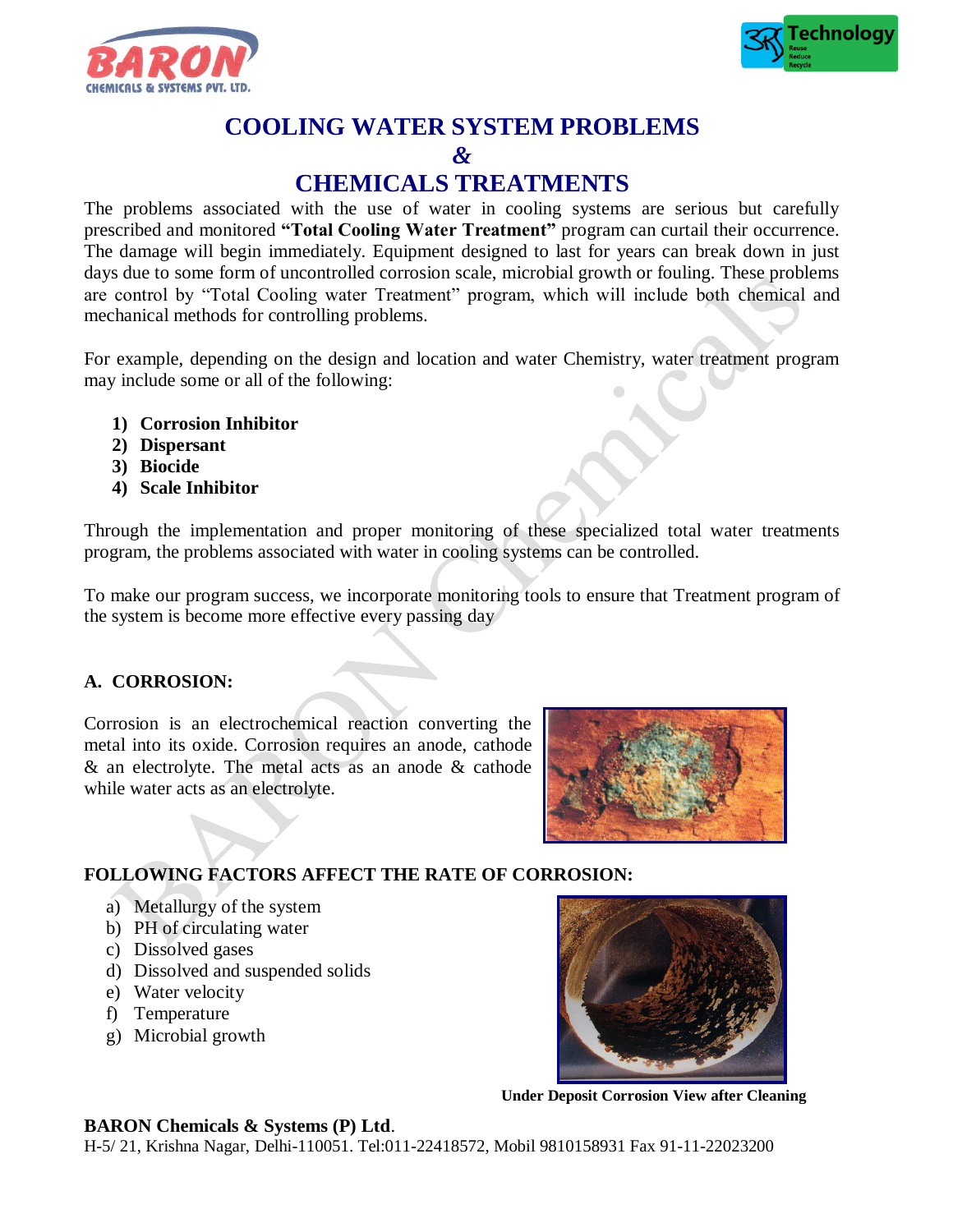



#### IMPORTANT TYPES OF CORROSION WHICH ARE FREQUENTLY FOUND IN COOLING SYSTEMS:

- a) General type of corrosion
- b) Localized corrosion
- c) Corrosion due of velocity
- d) Corrosion due to mechanical stress

#### **HOW DO THE CORROSION INHIBITORS WORKS?**

The Corrosion Inhibitors present in Water Treatment Chemicals form the passivation film on the metal surface. Thus this surface is impervious to ions transfer or oxygen attacks and this barrier is arresting the corrosion.

As the film is very thin, it in no way affects the heat transfer.



#### **B. SCALING:**

Scaling is defined as the hard and adherent deposits formed due to precipitation of sparingly soluble salts in water. The most commonly occurring scalants in cooling water systems are carbonates, sulphates, phosphates and silicates of calcium and magnesium.



The scale deposits give rise to the following problems in cooling water systems:

- a) Reduced heat transfer decreasing the heat transfer efficiency.
- b) Increased pressure drop on water side.
- c) Under Deposit Corrosion.

#### **FOLLOWING ARE THE FACTORS WHICH AFFECT THE SCALING IN COOLING WATER SYSTEM:**

- a) Temperature
- b) pH
- c) Solubility

#### **BARON Chemicals & Systems (P) Ltd**.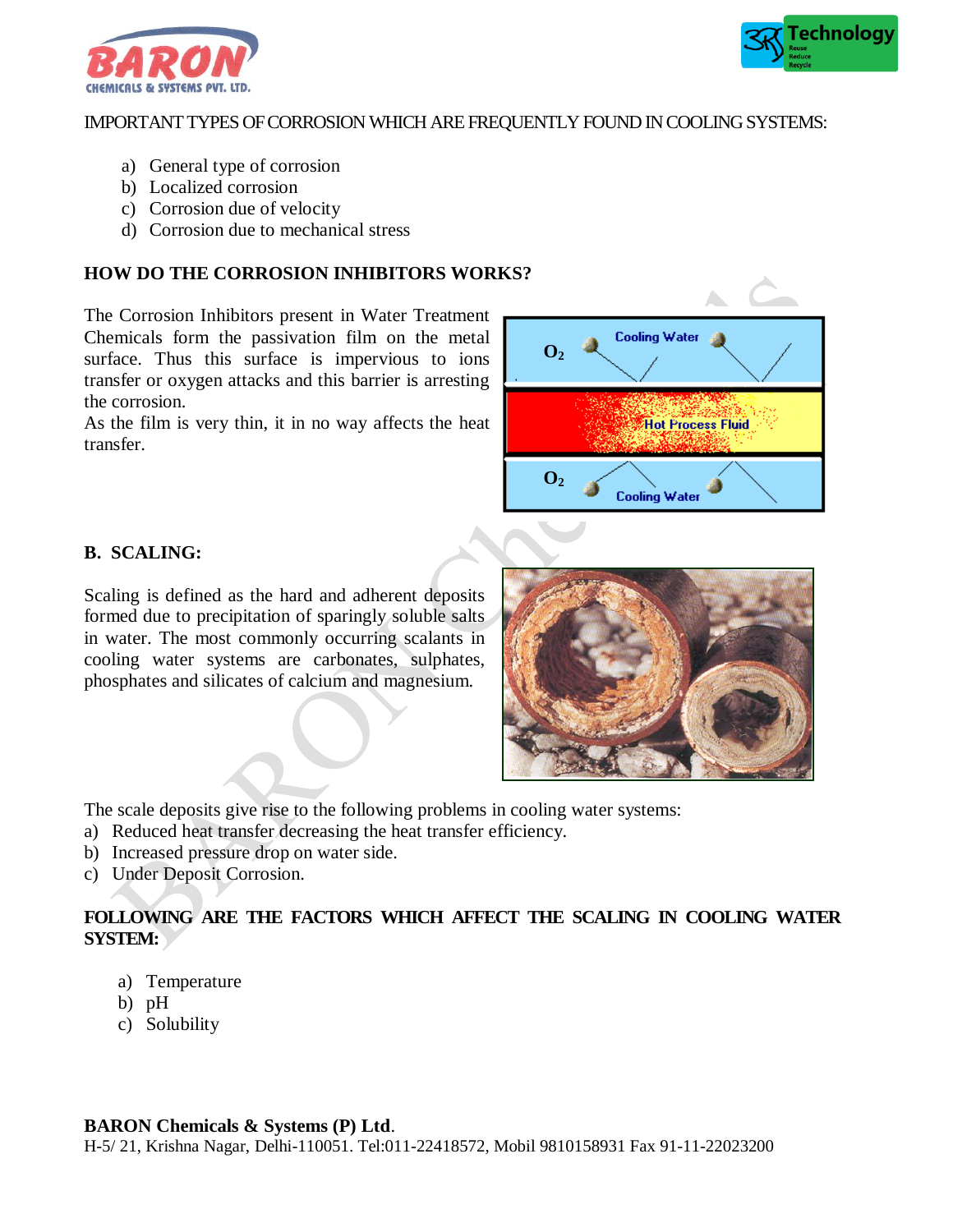



#### **HOW DOES THE ANTISCALANT WORK?**

For scaling to form, the crystal of scaling salt has to grow sufficiently in size.

When the crystal is growing the ANTISCALANT is absorbed on the crystal, blocking the growth site. Thus the crystal cannot grow in size. Even it the crystal grows, it is imperfect and the structure is very fluffy. The small or fluffy crystals cannot form hard deposits hence Scaling does not occur. In presence of ANTISCALANT, the metal surface remains free from Scaling.

The ANTISCALANTS inhibit scale formation by increasing the solubility of scalants in water and help to remain higher levels of scalants in dissolved form.



**Electron Photomicrographs showing scale without antiscalant**





**Electron Photomicrographs showing scale with antiscalant**

#### **B. FOULING** :

Fouling is the deposition of suspended particles. The particulate matter generally accumulates at low velocity areas in the cooling water system. If cooling water is on the shell side of the heat exchanger then because of low velocity the fouling material settles on the shell side



**Fouling Deposition**

#### **THE POTENTIAL FOULANTS IN COOLING WATER SYSTEMS ARE AS FOLLOWS**:

- b) Corrosion Products.
- c) Sand
- d) Natural organics
- e) Microbial matter

### **BARON Chemicals & Systems (P) Ltd**.

a) Dust and silt.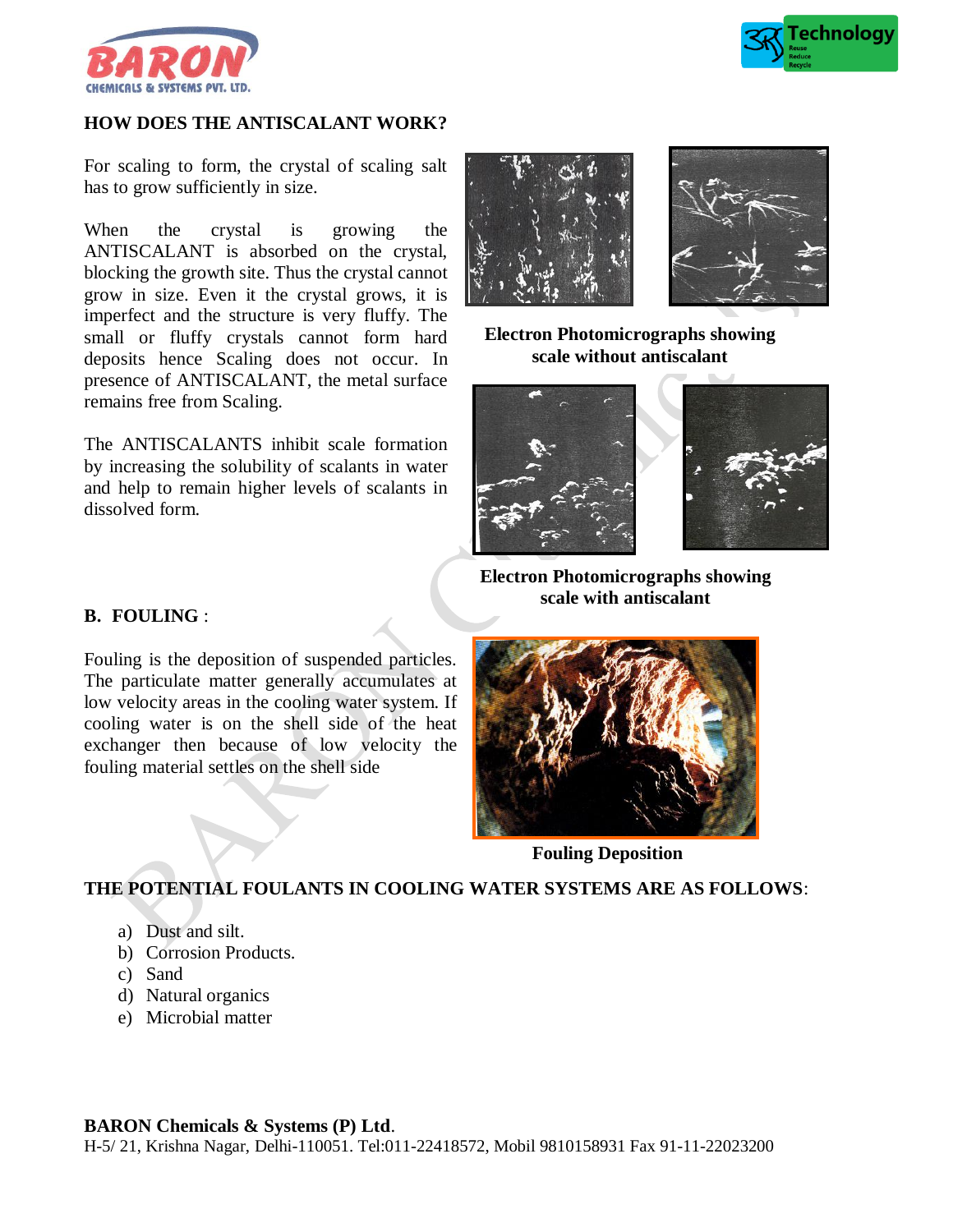



## **THE FOLLOWING FACTORS AFFECT THE FOULING OF THE SYSTEM:**

- a) Water characteristics
- b) Temperature
- c) Water velocity
- d) Microbial growth

#### **HOW DOES THE ANTIFOULANT WORK?**

For fouling to take place, small suspended particles have to come together to form Agglomerate. Most of the suspended matter is in the colloidal state and have a small electric charge on them.

ANTIFOULANT is polymeric in nature and when it is absorbed on suspended particles, it will increase the negative charge on the particle. As like charges repel, the suspended particles are thus kept apart, preventing their agglomeration.



The particles thus stay dispersed in the water and are prevented from depositing and fouling the system.

#### **C. MICROBIAL GROWTH** :

Cooling water gives the excellent conditions for growth of various micro-organisms. The temperature and pH of circulating water are ideal conditions for the growth of algae and various bacteria's. Also the organic matter, inorganic salts, sunlight etc. provides abundance of nutrients for the growth of these microorganisms. Following are the problems faced because of various microorganisms:

a) **Algae**: Air, water & sunlight are the three basic requirements for algae growth. Excessive growth of algae on the deck of cooling tower can choke the distributor nozzles and reduce the water flow through cooling tower thus reducing its efficiency. Excessive growth on the louvers, fill material increases the load on structure and may cause the failure of structure. Algae mass can also get carry into the heat exchangers and plug the exchanger tubes.  $\ddot{\phantom{a}}$  , we have the contract of  $\ddot{\phantom{a}}$ 

**Microbial Growth**





#### **BARON Chemicals & Systems (P) Ltd**.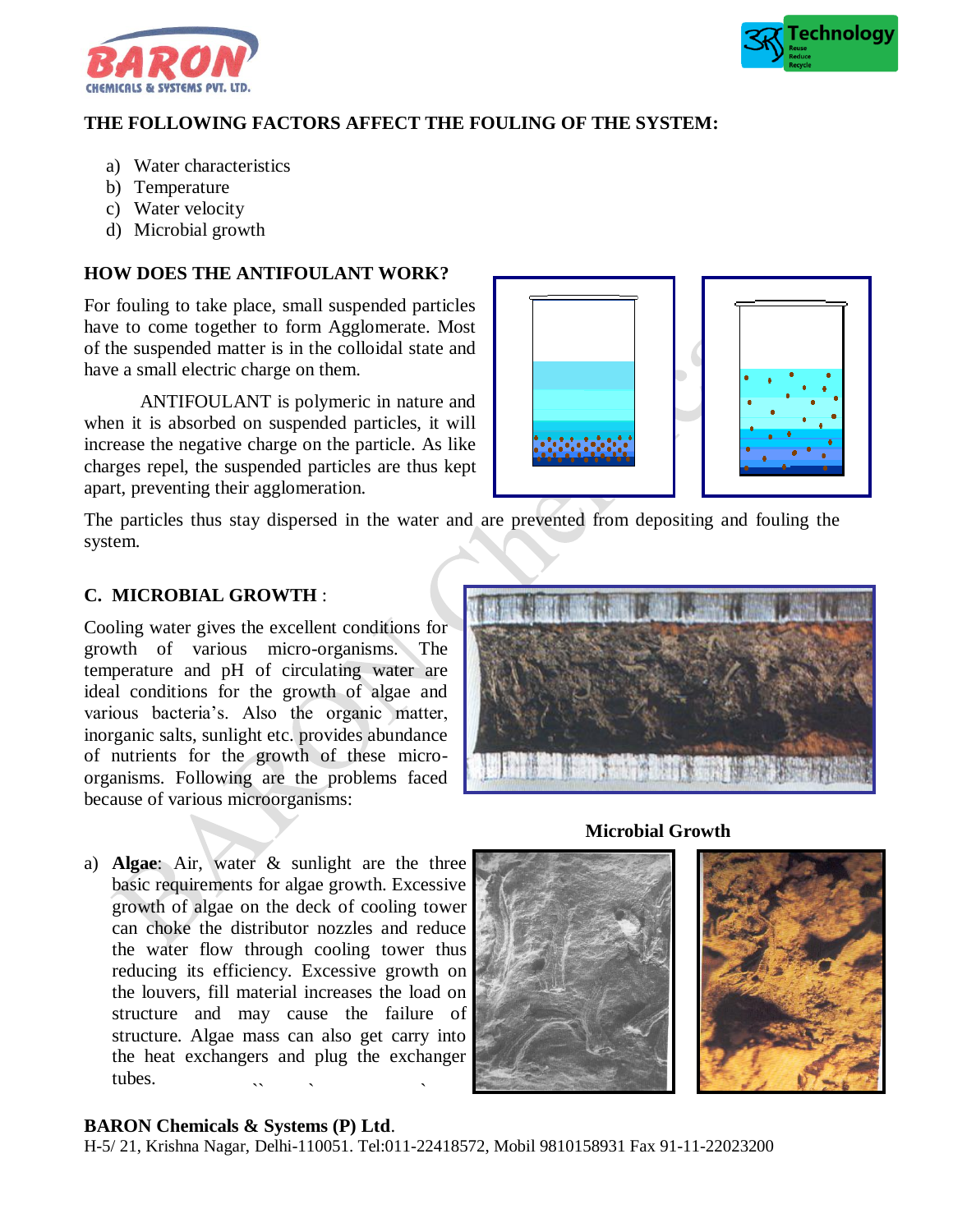



b) **Bacteria:** There are various species of bacteria found in cooling water system.

#### SOME OF THE MOST FREQUENTLY FOUND BACTERIA IN COOLING SYSTEM ARE:

- **I Pseudomonas:** These are aerobic bacteria, which secrete slime. This slime acts as a binding material and fouls the System.
- **II Sulphate Reducing Bacteria**: These are anaerobic bacteria which reduces sulphate ions to sulphides. These bacteria grow under the deposits and yields under deposit corrosion.

There are also other aerobic bacteria like nitrifying bacteria, which reduces the pH of circulating water and iron bacteria and sulphur oxidizing bacteria which hamper the efficiency of the system.



**Sulphate Reducing Bacteria**

#### **HOW DO THE BIOCIDES WORK?**

BIOCIDES are chemicals that interfere with basic process of a cell.

BIOCIDES act as a poisonous material to the Al cells. They will either rupture the cell wall or get the cell and damage the metabolism inside the cell.

We have extremely strong BIOCIDES, which wo kill Algae in few days of time. Regular dosage BIOCIDES will not allow Algae to grow, once destroyed. Killing of Algae is the visible sign of action of BIOCIDES as the dead Algae will turn fi Green to Yellowish-brown.

10GJDG

However, if initial growth of Algae is very high, it will be desirable to clean the Algae manually as much as possible. Otherwise, there is a chance of dead Algae becoming a large mass of foulants in the water and chocking the strainers in the pipelines.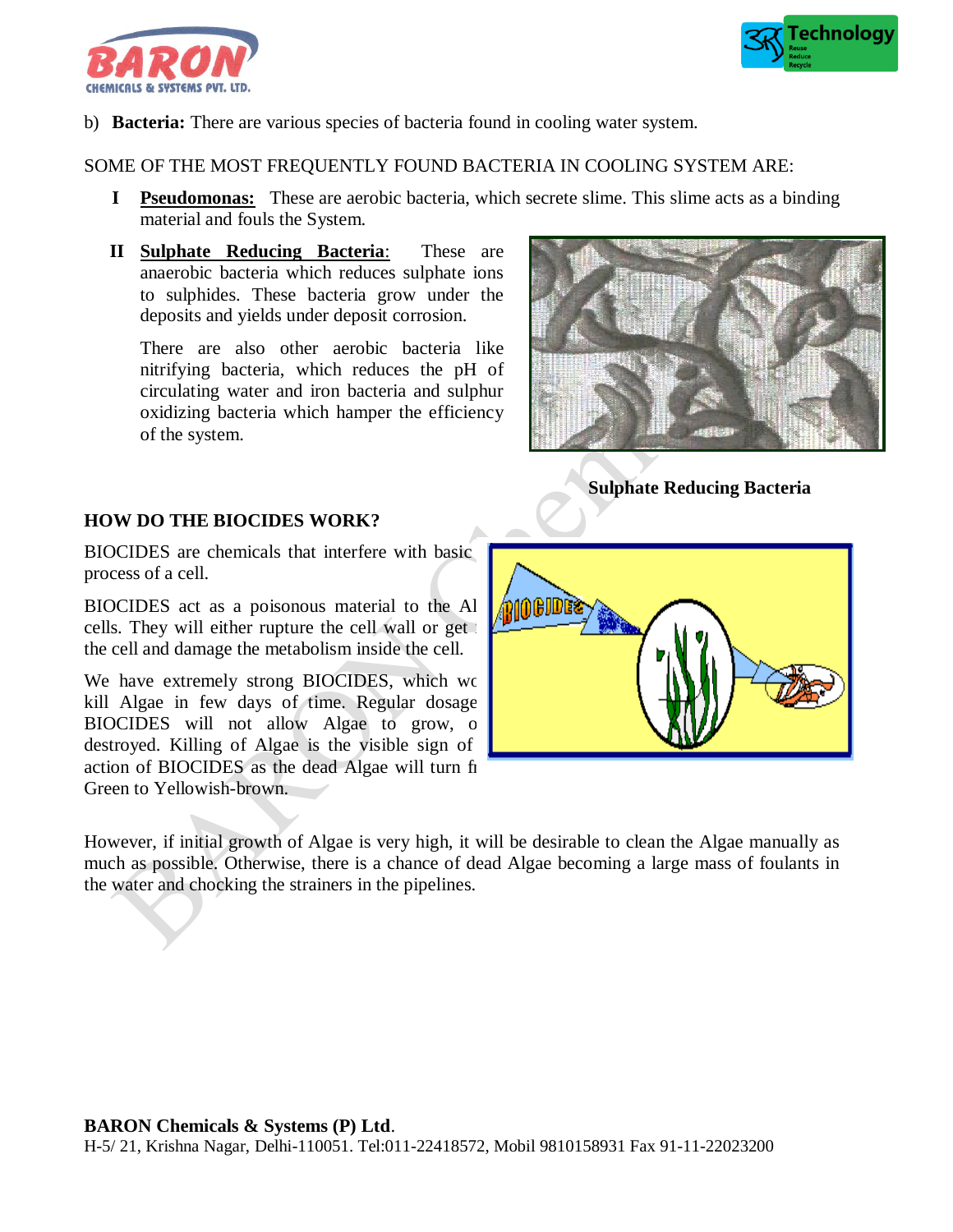



# **Monitoring & Control**

Monitoring of industrial water treatment system is essential to get feedback. The feedback indicates the effectiveness of treatment. There are other benefits also by proper monitoring of cooling water treatment.

- 1. Control of chemical underfeed or overdose.
- 2. Meeting pollution standards.
- 3. More effective treatment. Improved or better plant operation.
- 4. Savings in chemicals, water and energy.
- 5. Improved plant productivity.

Chemical Treatment Program will be monitor by

- **1. Water Parameters Testing**
- **2. Specialty Chemicals Residual Testing**
- **3. Corrosion Coupon Monitor**
- **4. Fouling Depositor**
- **5. Microbiological Count Test**

# **Method of Monitoring**

Monitoring can be manual or online. Manual monitoring is done for small system or in non critical water systems. Manual monitoring is also done in water systems where there is not much variation in water quality.

There are large plants like power plants and refineries where huge amount of water is used in cooling. Here the precision required is much higher than for smaller plants. This is achieved by online monitoring.

# **Water Parameters Monitored**

In cooling water system the following parameters are generally measured.

- 1. Hardness (Both total and Calcium )
- 2. M. Alkalinity
- 3. Total Dissolved solids (TDS)
- 4. Total Suspended Solids (TSS)
- 5. pH
- 6. Chloride
- 7. Silica
- 8. Iron
- 9. Specialty Chemicals Residual.
- 10. Chlorine residual.
- 11. Other residuals

Depending on the treatment and the cooling water system the parameters are analyzed on per shift, daily or weekly basis. We have water testing Kits to test on site and other monitor equipments which can provide on cost basis.

### **BARON Chemicals & Systems (P) Ltd**.

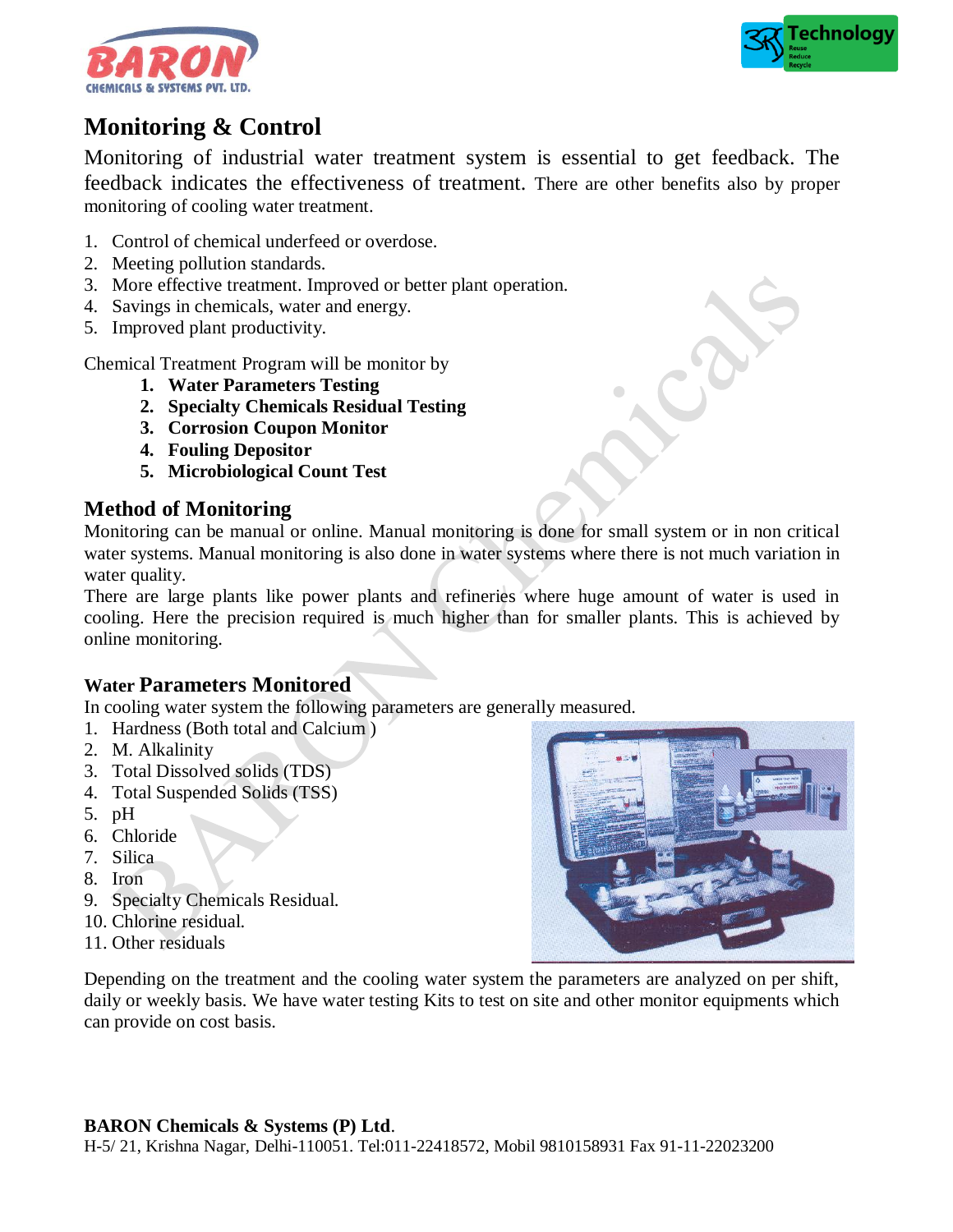



#### **DAILY WATER TESTING**

Water testing (make up and recirculating) is to be done by our trained chemist at startup and we will provide the testing procedure to monitor the make up and recirculating water daily.

# **Monitoring of Corrosion rate**

In cooling water treatment, monitoring of corrosion rate is important because corrosion cannot be totally eliminated but reduced. Monitoring gives feedback on the effectiveness of treatment. Corrosion monitoring is done by various methods but most common method is by "Test Coupons" Test coupons are generally installed in the following location

- 1. At the outlet of hottest condenser/cooler.
- 2. In cooling water return
- 3. In makeup water line

Corrosion rate is expressed in MPY(or mpy) Mils per year, IPY (or ipy) inches per year or MMPY(or mmpy) millimeters per year

# **BARON CORROSION COUPON RACK**

**a)** The BARON **Corrosion Coupon Test Rack** is used to evaluate the effectiveness of chemical treatment programs on non-heat transfer surfaces. It comes with all accessories including a flow control valve. With these units corrosion rate can be measured at different water flow velocities. This method confirm ASTM standard and will be provide on cost basis



**b**) Imported **Corrosion Coupon** is per-weighted with accurate surface area and will be provide on cost basis



- **1. Scale and Fouling Monitor Coupon**
- **2. Fouling & Slime Monitor Coupon**
- **3. Copper Monitor Coupon**
- **4. MS Monitor Coupon**